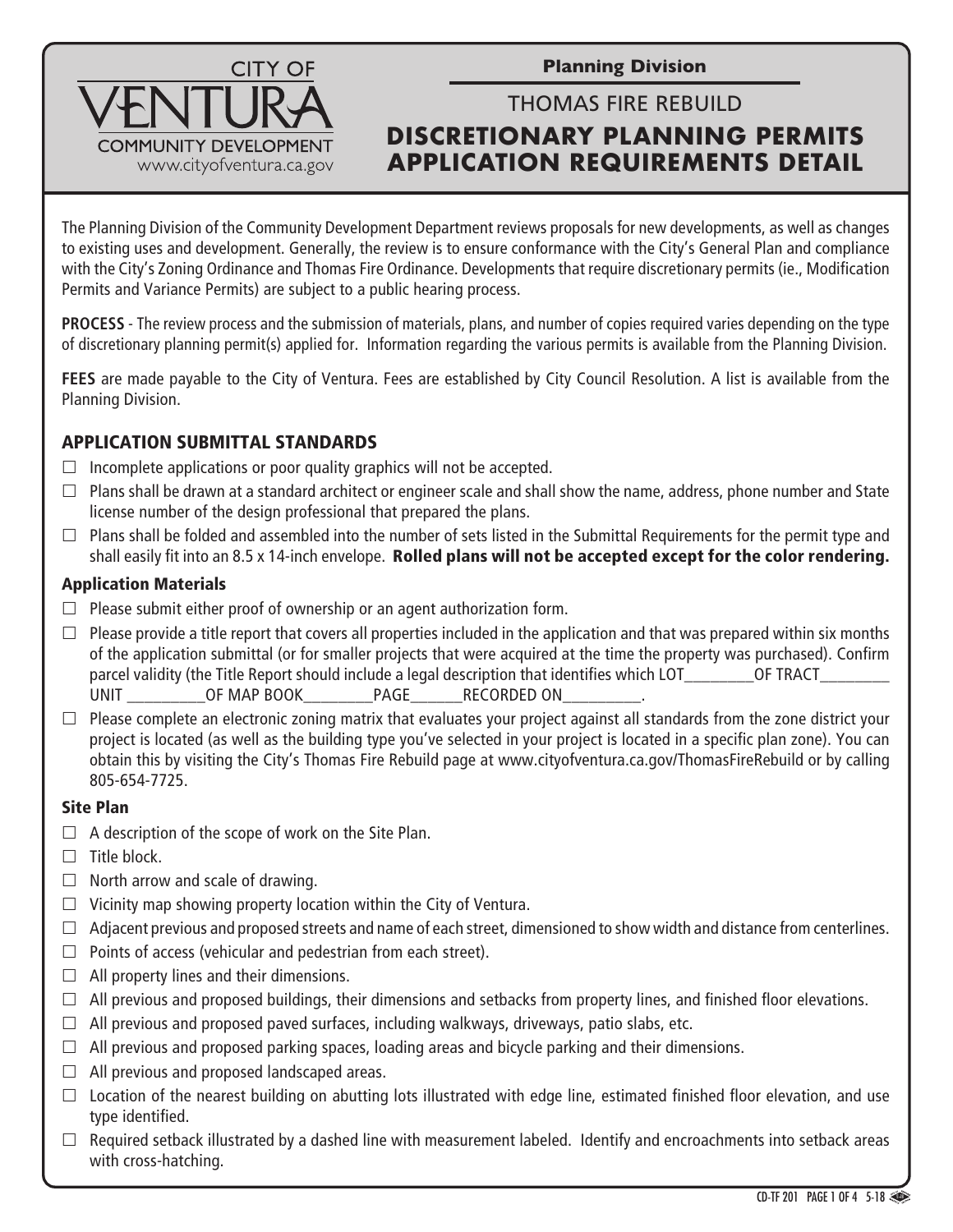### Site Plan **(— continued)**

- $\Box$  Easement locations illustrated by a dashed line with measurements and purpose labeled. Also identify the location of water and sewer connection to the public system.
- $\Box$  All existing and proposed pad, ground, or wall mounted equipment, utility vaults, transformers, backflow preventers, gas meters, free standing mailboxes, and type/location of lighting.
- $\Box$  Identify all of the existing public improvements immediately abutting the project site.
- $\Box$  All previous and proposed fences including height and type.
- $\Box$  A summary table in square feet, acres and percentage that includes: 1) total land area; 2) building coverage; 3) impermeable paved area; 4) permeable paved area; and 5) landscape area.
- $\Box$  A summary table of the total gross and net floor area and proposed or existing use thereof.

Elevations (applications that result in no exterior changes do not require elevations)

### $\Box$  Title block.

- $\Box$  Elevations labeled appropriately north, south, east and west of all existing and proposed buildings and structures.
- $\Box$  Height from pre-existing finished floor to highest point of structure.
- $\Box$  Height from adjacent grade to highest point of structure.
- $\Box$  General architectural features of buildings (window or door locations, trim, materials and colors).
- $\Box$  Proposed and previous roof pitches on the elevation.
- $\Box$  A summary table of the previous and proposed volume calculations.
- $\Box$  Zoning Ordinance allowed height illustrated with a dashed line and with measurement labeled.
- $\Box$  Screening and dimensions of all existing and proposed roof-mounted and ground mounted equipment.

### *For 1-Story rebuild:*

- $\Box$  Include a Table showing Previous and Proposed ridgeline height. (increase shall not exceed 19'-0")
- $\Box$  Include dashed line showing at 19'-0" from pre-existing finished floor
- *For 2-Story rebuild:*
- $\Box$  Include a Table showing Previous and Proposed ridgeline height. (shall not exceed 1.5' beyond tallest pre-existing ridgeline)
	- Note in feet and inches what 5% of the pre-existing ridgeline height would be.
- $\Box$  Include dashed line at the point 5% higher than tallest pre-existing ridgeline\*.
- $\Box$  Include dashed line at the point 1.5' above tallest pre-existing ridgeline\*.
- \* It is acknowledged that proposed height over limitation may be seeking Director's Substantial Consistency Determination.

## Floor Plans

- $\Box$  Title block.
- $\Box$  Use, dimensions and square feet of all existing and proposed areas.
- $\Box$  All entrance and exit points, including doors, windows, stairways, and etcetera.
- $\Box$  All balconies and/or abutting decks/patios.
- $\Box$  All enclosed and/or covered parking areas.
- $\Box$  Identify if the building is proposed to be equipped with an automatic fire sprinkler.
- $\Box$  Include a Table on Floor Plan Sheet showing Previous and Proposed floor area for the following:
	- 1st floor
	- 2nd floor
	- total of both

Note in square feet 10% and 25% of the pre-existing floor area.

## Roof Plans

- $\Box$  Title block.
- $\Box$  Roof plans depicting all roof-top access, equipment and screening.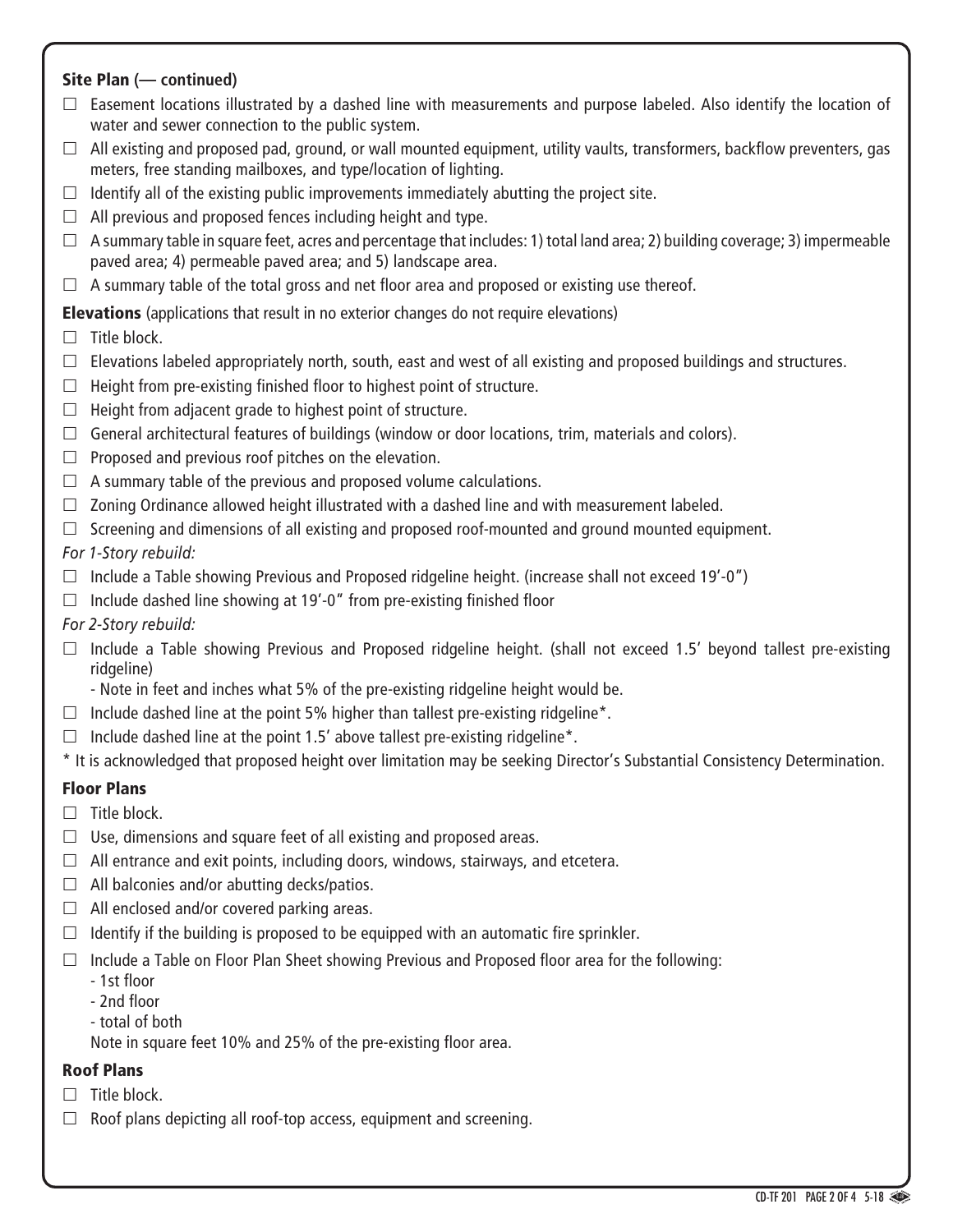Conceptual Grading Plans (needed to inform relative heights of structures, compliance with Hillside Policies).

- $\Box$  Existing and proposed contour lines at 5-foot as appropriate. Label contour elevations.
- $\Box$  With shading or cross-hatching, identify slopes at or greater than 20%, and slopes at or greater than 30%.
- $\Box$  Provide estimated cubic-yards of cut/fill.
- $\Box$  Identify all approximate locations of underground utilities onsite. Identify nearest public sewer and water service lines and points of connection offsite. If you need assistance determining the location of sewer and water infrastructure, contact Felix Yzaguirre, Senior Engineering Technician, within the Capital Design and Land Development Division at 805-654-7829 or at fyzaguirre@cityofventura.ca.gov

#### Landscape Plans – For Front Yard Only **(only applies to landscape area of 500 or more square feet)**

- $\Box$  Required site plan shall be used as base map.
- $\Box$  All existing and proposed landscape (both onsite and within parkways) including trees, shrubs, and ground cover with names (common and scientific), quantities, sizes, location, and climate zone (i.e. per Sunset Western Garden).
- $\Box$  Irrigation plans.
- $\Box$  WUCOLS rating.

#### Property Line/Height Survey – Rebuild projects using Thomas Fire Rebuild Overlay Ordinance

- $\Box$  Required elevation points shown on the site plan in feet (a separate sheet is not acceptable).
- $\Box$  Signature of licensed Civil Engineer, Land Surveyor or Architect.
- $\Box$  Existing grade elevation, in feet, at all corners of the property.
- $\Box$  Existing mid-point grade elevation of the front property line.
- $\Box$  Existing elevation at the top of the curb.
- $\Box$  Existing elevation of street level on each side and at mid-point adjacent to front property.
- $\Box$  Finished grade at all corners of proposed or altered buildings.
- $\Box$  Finished floor elevation of proposed or altered buildings.
- $\Box$  Setbacks from existing/proposed buildings to the existing property lines.

**Hillside Height Survey** (for rebuild projects only seeking to apply previous regulations in the hillside area per Code Section 24.405.050)

- $\Box$  Elevation points shown on the site plan in feet at the required five locations along the front and rear property line and at the rear setback line.
- $\Box$  Elevation in feet at base of new construction.
- $\Box$  Elevation in feet to top, highest point of existing and/or proposed structure.
- $\Box$  Calculations based on the City's Hillside Height Ordinance formula and Thomas Fire Overlay ordinance.
- $\Box$  Measurement that clearly shows height between slab to ceiling top plate.
- $\Box$  Roof plan clearly showing all ridges and valleys.
- $\Box$  Signature of licensed Civil Engineer, Land Surveyor or Architect.

#### Reduced Plan Copies

- $\Box$  One copy of each full size plan sheet (24" by 36" or 18" by 24") reduced to 11" by 17"
- $\Box$  Copies are to be reproducible.

#### Digital Plan Copies

- $\Box$  Complete plan set in one Adobe Acrobat (.pdf) document.
- $\Box$  Digital photographs with file names identifying content (e.g. "East of project site," "100 E. Main Street," etcetera).
- $\Box$  All digital documents placed on a disc or thumb drive with applicant's name and project number.

#### Photographs

- $\Box$  Color photos of the site and adjacent sites within 100 feet along the same street showing existing conditions and/or buildings.
- $\Box$  Color photos taken from subject site showing adjacent sites within 100 feet along the same street.
- $\Box$  Photos labeled to identify content and date taken.